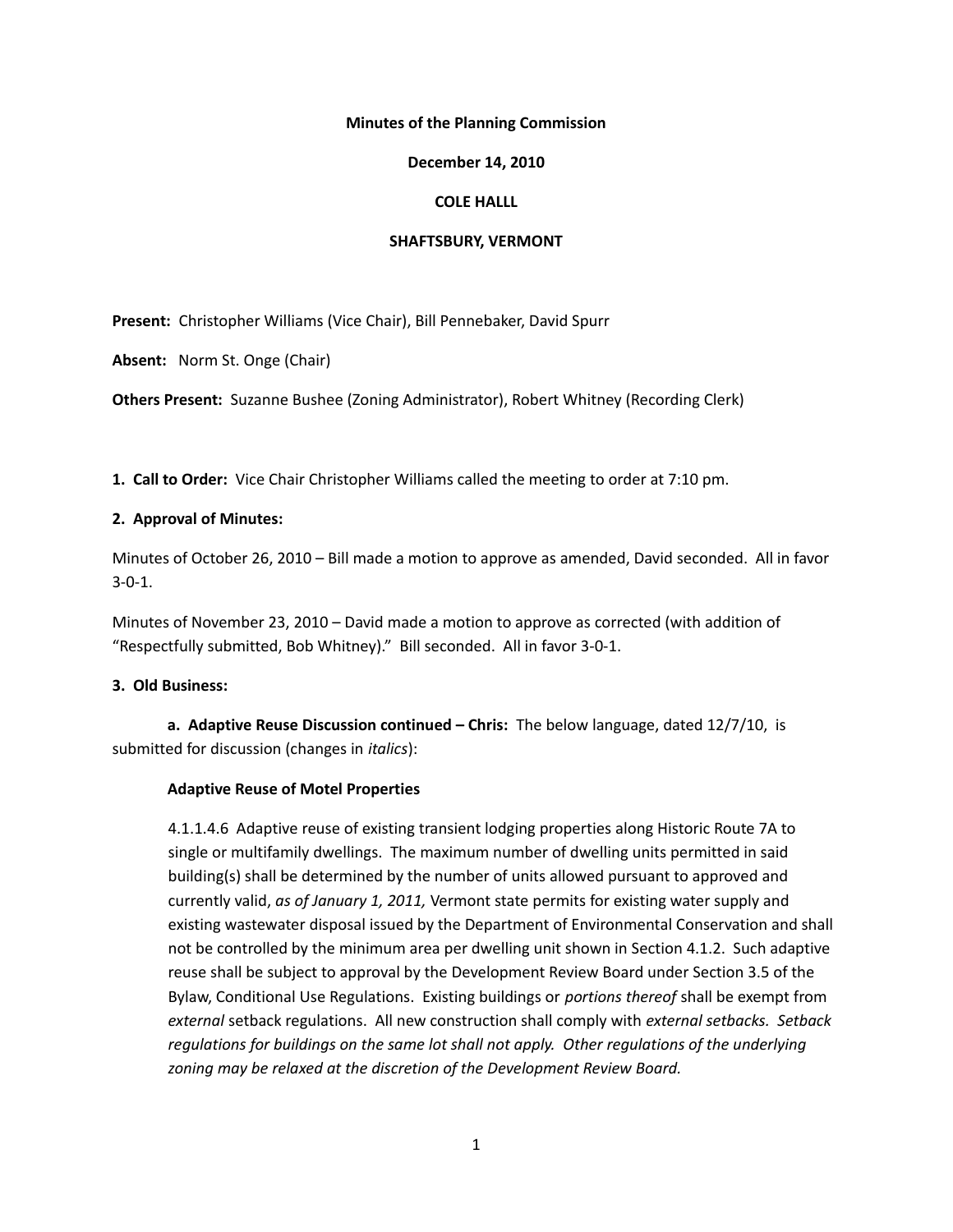There followed a discussion of external setbacks. It was suggested that external setbacks be at the discretion of the DRB. The feeling was that the commission should lay down broad principles then handoff to the DRB.

Motion to approve was made by David, seconded by Bill.

Further discussion ensued.

Motion to accept changes moved by Bill, David seconded. All in favor 3-0-1.

**b. Mobile Home Parks- Norm:** As Norm was absent this will be reported on at the next meeting.

#### **4. New Business:**

**a. Satellite Dish Regulations – David:** David could find no regulations pertaining to zoning for TV/Wireless/Internet satellite dishes. Nothing could be found in the present regulations that touch this question. It was felt that a new regulation could fit under Section 9.20 of the Bylaws and be titled Home and Business Uses- Satellite Dishes. David submitted the following language: No zoning permit shall be required for the erection of a satellite dish for home or home office use, proposed or existing, as long as the dimensions do not exceed the maximum height for that district. Motion to approve by Bill, Chris seconded. All in favor 3-0-1.

**5. Other Business:** The following items were warned 15 days ago and scheduled for a public hearing tonight:

a. Enclosing an Existing Outbuilding (Pole barn) – proposed new bylaw

b. Home Occupations – proposed revisions to existing bylaw

c. Accessory Dwellings —proposed new bylaw

d. Sign Ordinance – proposed revisions to existing ordinance

e. Building in Road Right-Of-Way – proposed new zoning ordinance

f. Open Space Subdivisions – proposed revisions to existing law

The commission was prepared to hold a public hearing on items a-f this evening, but the public did not appear. There will be another public hearing scheduled for the next planning commission meeting on January 11, 2011. At that time the below five items will also be heard for public input. These items are being given a 15 day warning on December 15, 2010 and thus can be discussed on January 11, 2011.

g. Expanding the Village Residential (VR) District – proposed map change

h. Subdivision Regulations – proposed revisions

i . Adaptive Reuse – proposed new bylaw